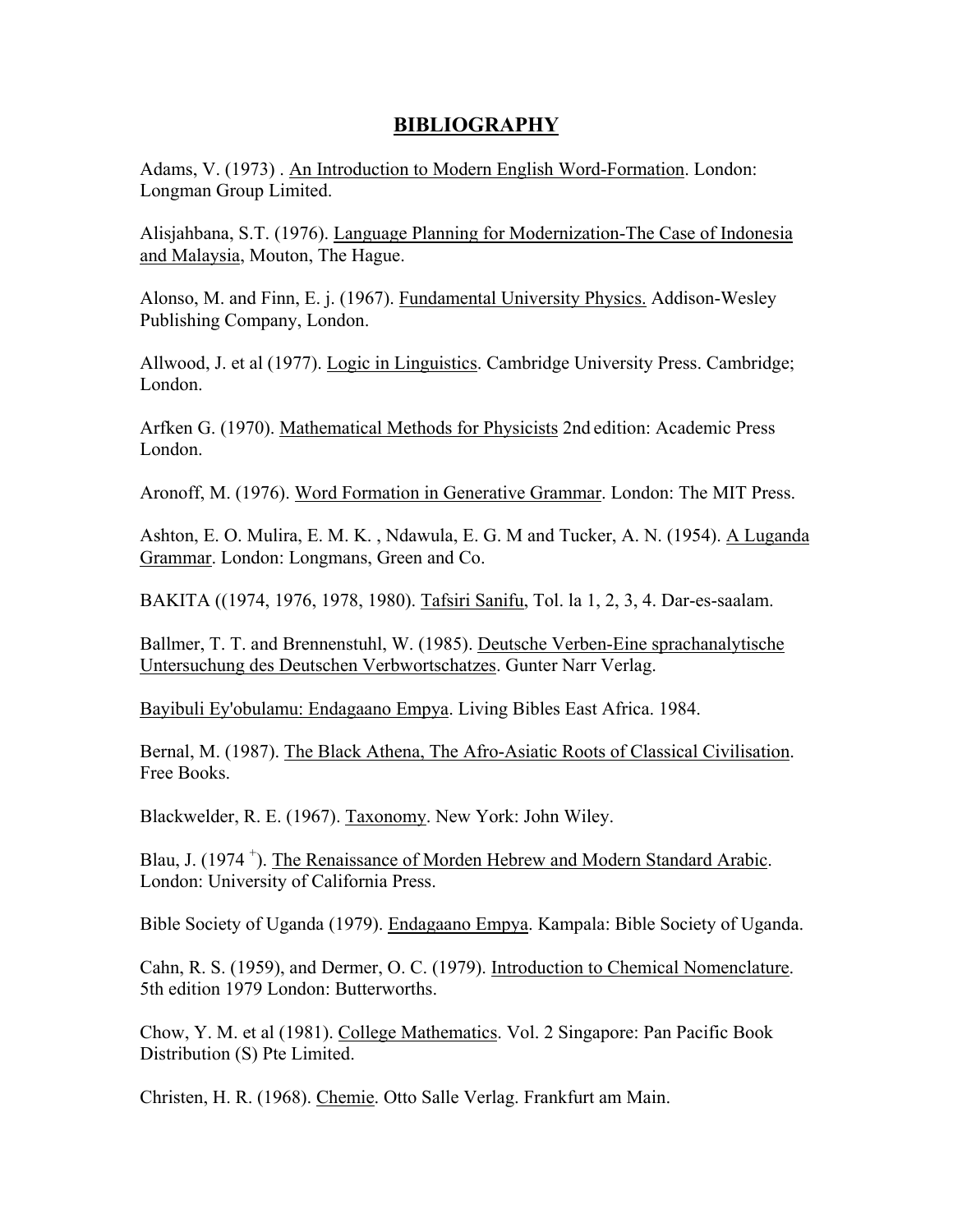Cole, D.T. (1967). Some Features of Ganda Linguistic Structure. Johannesburg: Witwatersrand University Press.

Czihak, Langer, Ziegler (1976). Biologie, Lehrbuch für Studenten der Biologie. Heidelberg.

Dagne and Gemeda (ed.) (1987). Proceedings of the International Seminar on Terminology. The Academy of Ethiopian Languages. Addis Ababa.

Dik, S.C. (1978). Functional Grammar. North-Holland Publishing Company.Amsterdam.

Dik, S.C.(1980). Studies in Functional Grammar. Academic Press. London.

Dik, S.C. (1983). Advances in Functional Grammar. Foris Publications. Dordrecht.

Dorian, A. F. (1978). Dictionary of Science and Technology-English-German. Oxford: Elsevier Scientific Publishing Company.

Engel, U. (1988). Deutsche Grammatik. Julius Groos Verlag. Heidelberg

Fleischer, W. (1975). Wortbildung der deutschen Gegenwartssprache 4th edition Tübingen, Germany: Max Niemeyer Verlag.

Flood, W. E. (1961). Scientific Words: Their Structure and Meaning. London: The Scientific Book Guild.

Forrest, R. A. D. (1973). The Chinese Language Faber and Faber Ltd. London.

Freytag, K. (1971). Fremdwörterbuch naturwissenschaftlicher und mathematischer Begriffe. Cologne: Aulis Verlag.

Fuller, H. J. and Tippo, O (1961). College Botany. Holt Rinehart and Winston. New York.

Godman, A. AND Payne, E. M. F. (1979). Longman Dictionary of Scientific Usage. London: Longman Group Limited.

Goldstein, H. (1950). Classical Mechanics. Reading Massachusetts: Addison-Wisley Publishing Company, Inc.

Green, S. L. (1959). Advanced Level Pure Mathematics. University Tutorial Press Ltd. London.

Heine, B. (1979). Sprache, Gesellschaft und Kommunikation in Afrika. Munich and London: Weltforum Verlag.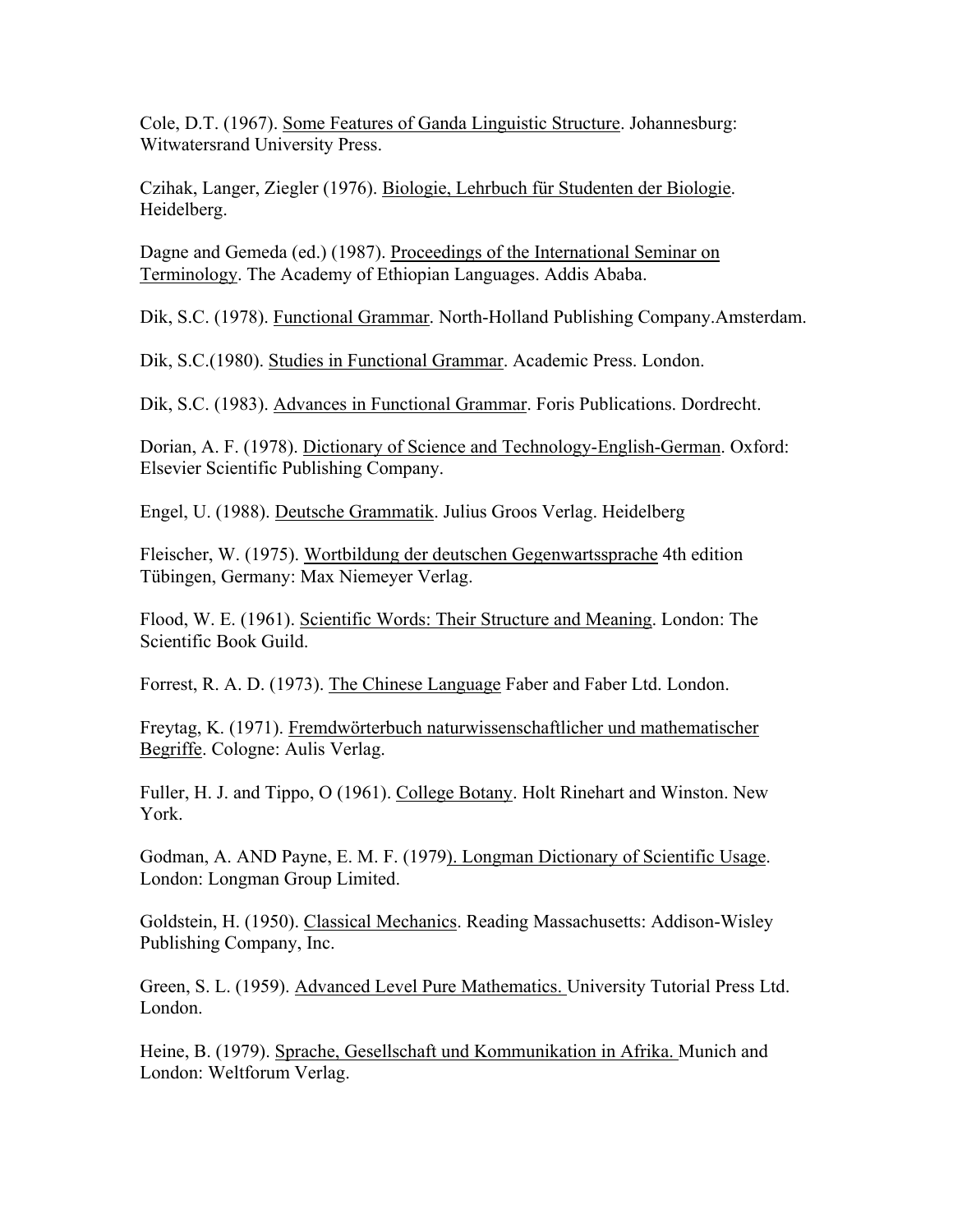Hellwinkel, D. (1982). Die systematische Nomenklatur der Organischen Chemie: Eine Gebrauchsanweisung. Heidelberg: Springer- Verlag.

Hogben, L. (1969). The Vocabulary of Science. London: Heinemann.

Hoeftmann, H. (1961). Untersuchung zur Eingliederung moderner Begriffe in Bantusprachen dargestellt am Suaheli, Zulu und Herero. Unpublished doctoral thesis, Humboldt-Universitat zu Berlin.

Jeffrey, C. (1968). An Introduction to Plant Taxonomy. 2nd edition 1977. London: Edward Arnold.

Kiingi, K. B. (1989). A Systematic Approach to the Problem of the Expressional Modernisation in the Formal and Natural Sciences: The Case of Luganda. Unpublished doctoral thesis, University of Bielefeld. Germany.

Kiingi, K. B. (1991). Ensibuko y'Oluganda olw'Ekinnasayansi Luganda Language Academy. Kampala

Katamba, F. (1978). Luganda Phonology and Morphology. Unpublished MS. Nairobi.University of Nairobi.

Krumm, B. (1932). Worter und Wortformen orientalischen Ursprungs im Suaheli. Hamburg: De Gruyter and Co.

Lipschutz, S. (1964). Set Theory. Schaum's Outline Series. McGraw-Hill Book Company. New York.

Lyons, J. (1977). Semantics, vol. 2. Cambridge University Press, London.

Marchand, H. (1969). The Categories and Types of Present-Day English Word-Formation. Munich: C.H. Beck'sche verlagsbuchhandlung.

Meinhof, C. (1948). Grundzüge einer vergleichenden Grammatik der Bantusprachen. 2nd edition 1948 Hamburg: Verlag von Eckard and Messtorf.

Morgenthaler, R. (1958). Statistik des Neutestamentlichen Wortschatzes. Stuttgart and Zurich: Gotthelf-verlag.

Mosha, M. (1971). "Loan-words in Luganda: A Search for Guides in the Adaptation of African Languages to Modern Conditions" In: Whitely (ed) (1971): 288-308).

Murphy, J. D. (1972). Luganda-English Dictionary. Washington, D. C.: The Catholic University of America press.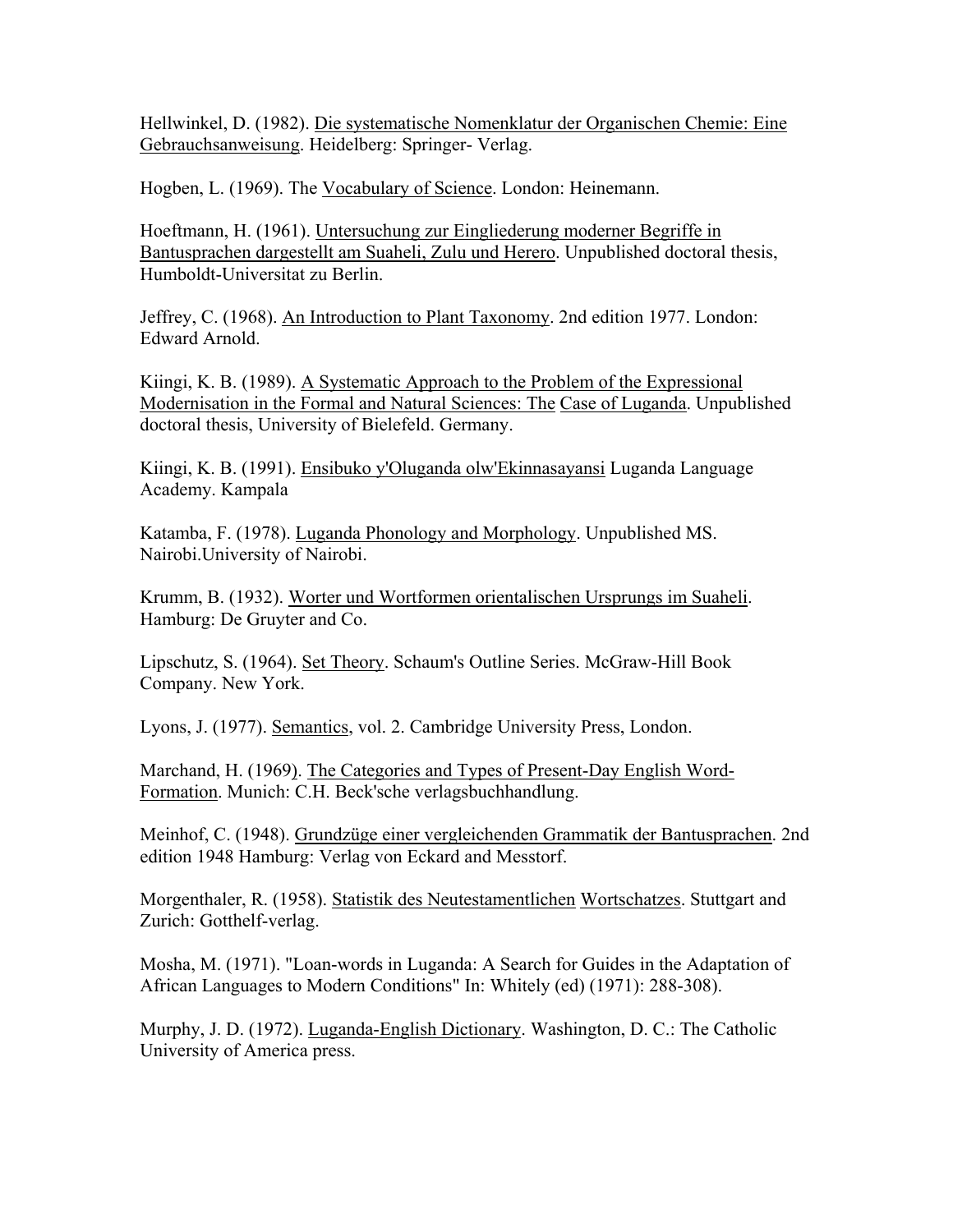Nsimbi, M. B. and Chesswas, J. D. (1976). An Explanation of the Standard Orthography of Luganda. Uganda Bookshop. Kampala.

Nybakken, O. E. (1959). Greek and Latin in Scientific Terminology. Iowa: The Iowa State University Press.

Ohly, R. (1987). Primary Technical Dictionary. Institute of Production Innovation, Dares-saalam and Deutsche Gesellschaft fu r Technische Zusammenarbeit, Eschborn.

Onions, C. T. (ed.) (1932). The Shorter Oxford English Dictionary. Oxford University Press. Oxford.

Organisation of African Unity, Bureau of Languages. (1980). Reconsideration of African Linguistic Policies. Kampala, Uganda.

Picht, H. and Draskau, J. (1985). Terminology: An Introduction. University of Surrey, England.

Pitt, V. H. (1977). The Penguin Dictionary of Physics. Penguin Books Ltd, Harmondsworth, Middlesex, England.

Rae, A. I. M. (1967). Quantum Mechanics ELBS/Adam Hilger Ltd. Bristol.

Reid, E. E. (1970). Chemistry Through the Language Barrier. Baltimore and London: The Johns Hopkins University Press.

Resnick, R. and Halliday, D. (1960). *Physics*. John Wiley & Sons, Inc. New York, London.

SAPEM Southern. African Political and Economic Monthly (July 1991). Southern Africa Political and Economic Series (SAPES) Trust. Harare, Zimbabwe.

Savory, T. (1970). Animal Taxonomy. London: Heinmann.

Shapiro, M. S, (ed.) (1977). Mathematics Encyclopedia. Made Simple Books. Doubleday & Company, Inc. New York.

Spiegel, M. R. (1967). Theoretical Mechanics. Schaum's Outline Series. McGraw-Hill Book Company. New York.

Staatssekretariat für das Hoch- und Fachschulwesen (1967). Das Grundwissen des Ingenieurs. VEB Fachbuchverlag. Leipzig.

Souter, A. (1916). A Pocket Lexicon to the Greek New Testament. Oxford. Clarendon Press.